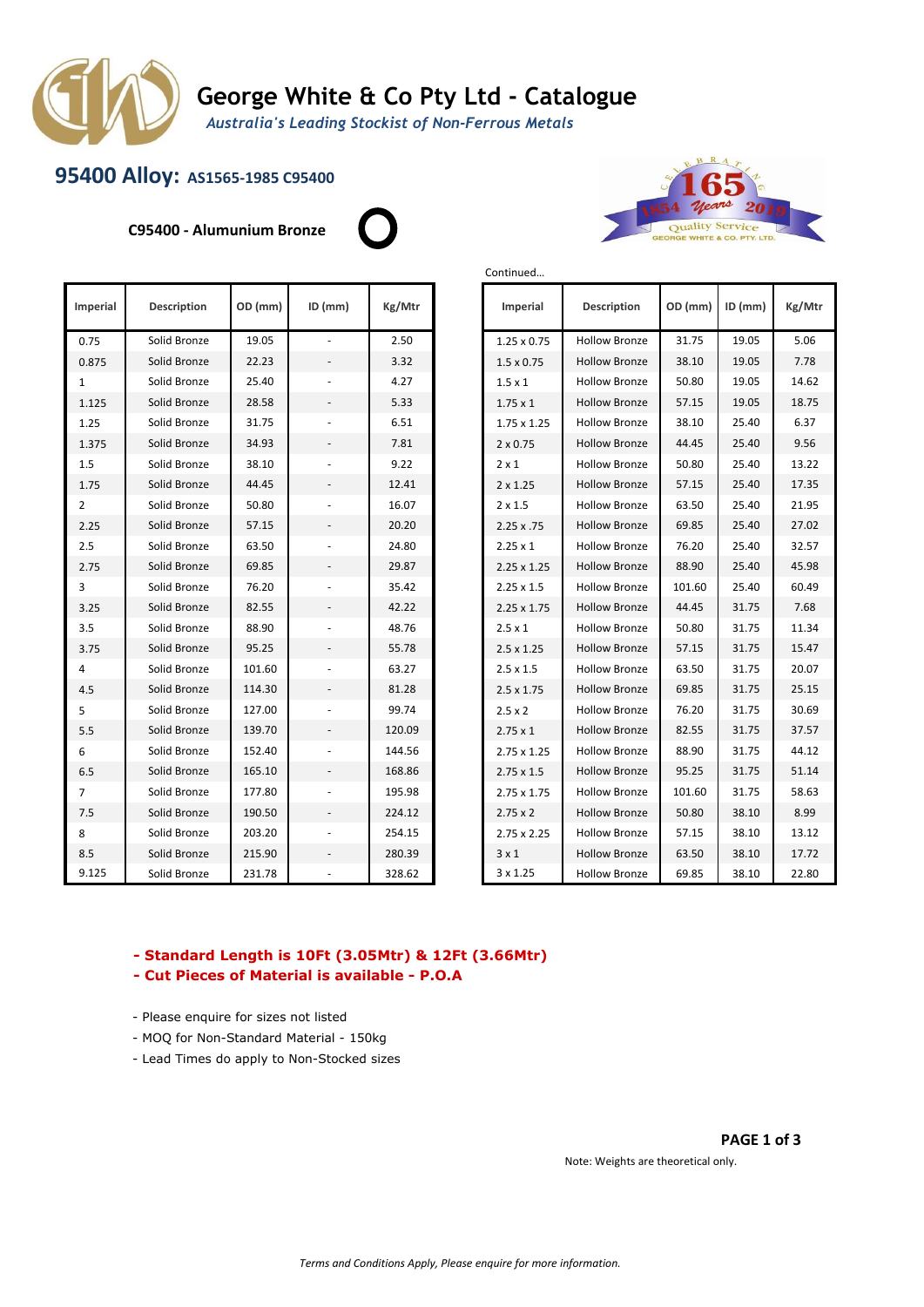

## **George White & Co Pty Ltd - Catalogue**

Continued…

*Australia's Leading Stockist of Non-Ferrous Metals*

## **95400 Alloy: AS1565-1985 C95400**

**C95400 - Alumunium Bronze**





| Imperial           | <b>Description</b>   | OD (mm) | $ID$ (mm) | Kg/Mtr |
|--------------------|----------------------|---------|-----------|--------|
| $3 \times 1.5$     | <b>Hollow Bronze</b> | 76.20   | 38.10     | 28.34  |
| 3 x 1.75           | <b>Hollow Bronze</b> | 76.20   | 44.45     | 25.52  |
| $3 \times 2$       | <b>Hollow Bronze</b> | 76.20   | 50.80     | 22.23  |
| $3 \times 2.25$    | <b>Hollow Bronze</b> | 76.20   | 57.15     | 18.47  |
| $3 \times 2.5$     | <b>Hollow Bronze</b> | 76.20   | 63.50     | 14.23  |
| $3.25 \times 1.25$ | <b>Hollow Bronze</b> | 82.55   | 31.75     | 37.57  |
| $3.25 \times 1.5$  | <b>Hollow Bronze</b> | 82.55   | 38.10     | 35.24  |
| 3.25 x 1.75        | <b>Hollow Bronze</b> | 82.55   | 44.45     | 32.44  |
| $3.25 \times 2$    | <b>Hollow Bronze</b> | 82.55   | 50.80     | 29.17  |
| 3.25 x 2.25        | <b>Hollow Bronze</b> | 82.55   | 57.15     | 25.42  |
| $3.25 \times 2.5$  | <b>Hollow Bronze</b> | 82.55   | 63.50     | 21.21  |
| $3.5 \times 1$     | <b>Hollow Bronze</b> | 88.90   | 25.40     | 45.98  |
| $3.5 \times 1.25$  | <b>Hollow Bronze</b> | 88.90   | 31.75     | 44.12  |
| $3.5 \times 1.5$   | <b>Hollow Bronze</b> | 88.90   | 38.10     | 41.79  |
| 3.5 x 1.75         | <b>Hollow Bronze</b> | 88.90   | 44.45     | 38.99  |
| $3.5 \times 2$     | <b>Hollow Bronze</b> | 88.90   | 50.80     | 35.72  |
| $3.5 \times 2.25$  | <b>Hollow Bronze</b> | 88.90   | 57.15     | 31.97  |
| $3.5 \times 2.5$   | <b>Hollow Bronze</b> | 88.90   | 63.50     | 27.75  |
| $3.5 \times 2.75$  | <b>Hollow Bronze</b> | 88.90   | 69.85     | 23.07  |
| $3.5 \times 3$     | <b>Hollow Bronze</b> | 88.90   | 76.20     | 17.91  |
| 3.75 x 1.25        | <b>Hollow Bronze</b> | 95.25   | 31.75     | 51.14  |
| $3.75 \times 1.5$  | <b>Hollow Bronze</b> | 95.25   | 38.10     | 48.81  |
| 3.75 x 1.75        | <b>Hollow Bronze</b> | 95.25   | 44.45     | 46.01  |
| $3.75 \times 2$    | <b>Hollow Bronze</b> | 95.25   | 50.80     | 42.74  |
| 3.75 x 2.25        | <b>Hollow Bronze</b> | 95.25   | 57.15     | 38.99  |
| $3.75 \times 2.5$  | <b>Hollow Bronze</b> | 95.25   | 63.50     | 34.77  |
| 3.75 x 2.75        | <b>Hollow Bronze</b> | 95.25   | 69.85     | 30.09  |

| <b>Imperial</b>   | <b>Description</b>   | OD (mm) | $ID$ (mm) | Kg/Mtr |  |
|-------------------|----------------------|---------|-----------|--------|--|
| $3.75 \times 3$   | <b>Hollow Bronze</b> | 95.25   | 76.20     | 24.93  |  |
| $4 \times 1$      | <b>Hollow Bronze</b> | 101.60  | 25.40     | 60.49  |  |
| $4 \times 1.25$   | <b>Hollow Bronze</b> | 101.60  | 31.75     | 58.63  |  |
| $4 \times 1.5$    | <b>Hollow Bronze</b> | 101.60  | 38.10     | 56.30  |  |
| $4 \times 1.75$   | <b>Hollow Bronze</b> | 101.60  | 44.45     | 53.50  |  |
| $4 \times 2$      | <b>Hollow Bronze</b> | 101.60  | 50.80     | 50.23  |  |
| $4 \times 2.25$   | Hollow Bronze        | 101.60  | 57.15     | 46.48  |  |
| $4 \times 2.5$    | <b>Hollow Bronze</b> | 101.60  | 63.50     | 42.27  |  |
| $4 \times 3$      | <b>Hollow Bronze</b> | 101.60  | 76.20     | 32.42  |  |
| $4 \times 3.25$   | <b>Hollow Bronze</b> | 101.60  | 82.55     | 26.78  |  |
| $4 \times 3.5$    | <b>Hollow Bronze</b> | 101.60  | 88.90     | 20.68  |  |
| $4.25 \times 3$   | <b>Hollow Bronze</b> | 107.95  | 76.20     | 42.58  |  |
| 4.25 x 3.25       | <b>Hollow Bronze</b> | 107.95  | 82.55     | 37.01  |  |
| $4.25 \times 3.5$ | <b>Hollow Bronze</b> | 107.95  | 88.90     | 30.97  |  |
| $4.5 \times 1.5$  | <b>Hollow Bronze</b> | 114.30  | 38.10     | 74.63  |  |
| $4.5 \times 2$    | <b>Hollow Bronze</b> | 114.30  | 50.80     | 68.68  |  |
| $4.5 \times 2.5$  | <b>Hollow Bronze</b> | 114.30  | 63.50     | 60.84  |  |
| $4.5 \times 3$    | <b>Hollow Bronze</b> | 114.30  | 76.20     | 51.11  |  |
| $4.5 \times 3.5$  | <b>Hollow Bronze</b> | 114.30  | 88.90     | 39.49  |  |
| $4.5 \times 4$    | <b>Hollow Bronze</b> | 114.30  | 101.60    | 25.99  |  |
| $4.75 \times 3.5$ | <b>Hollow Bronze</b> | 120.65  | 88.90     | 48.48  |  |
| $5 \times 2$      | <b>Hollow Bronze</b> | 127.00  | 50.80     | 87.14  |  |
| $5 \times 2.5$    | <b>Hollow Bronze</b> | 127.00  | 63.50     | 79.30  |  |
| $5 \times 3$      | <b>Hollow Bronze</b> | 127.00  | 76.20     | 69.57  |  |
| $5 \times 3.5$    | Hollow Bronze        | 127.00  | 88.90     | 57.95  |  |
| 5x4               | <b>Hollow Bronze</b> | 127.00  | 101.60    | 44.45  |  |
| $5.5 \times 2$    | <b>Hollow Bronze</b> | 139.70  | 50.80     | 107.48 |  |

### **- Standard Length is 10Ft (3.05Mtr) & 12Ft (3.66Mtr)**

- **Cut Pieces of Material is available P.O.A**
- Please enquire for sizes not listed
- MOQ for Non-Standard Material 150kg
- Lead Times do apply to Non-Stocked sizes

#### **PAGE 2 of 3**

Note: Weights are theoretical only.